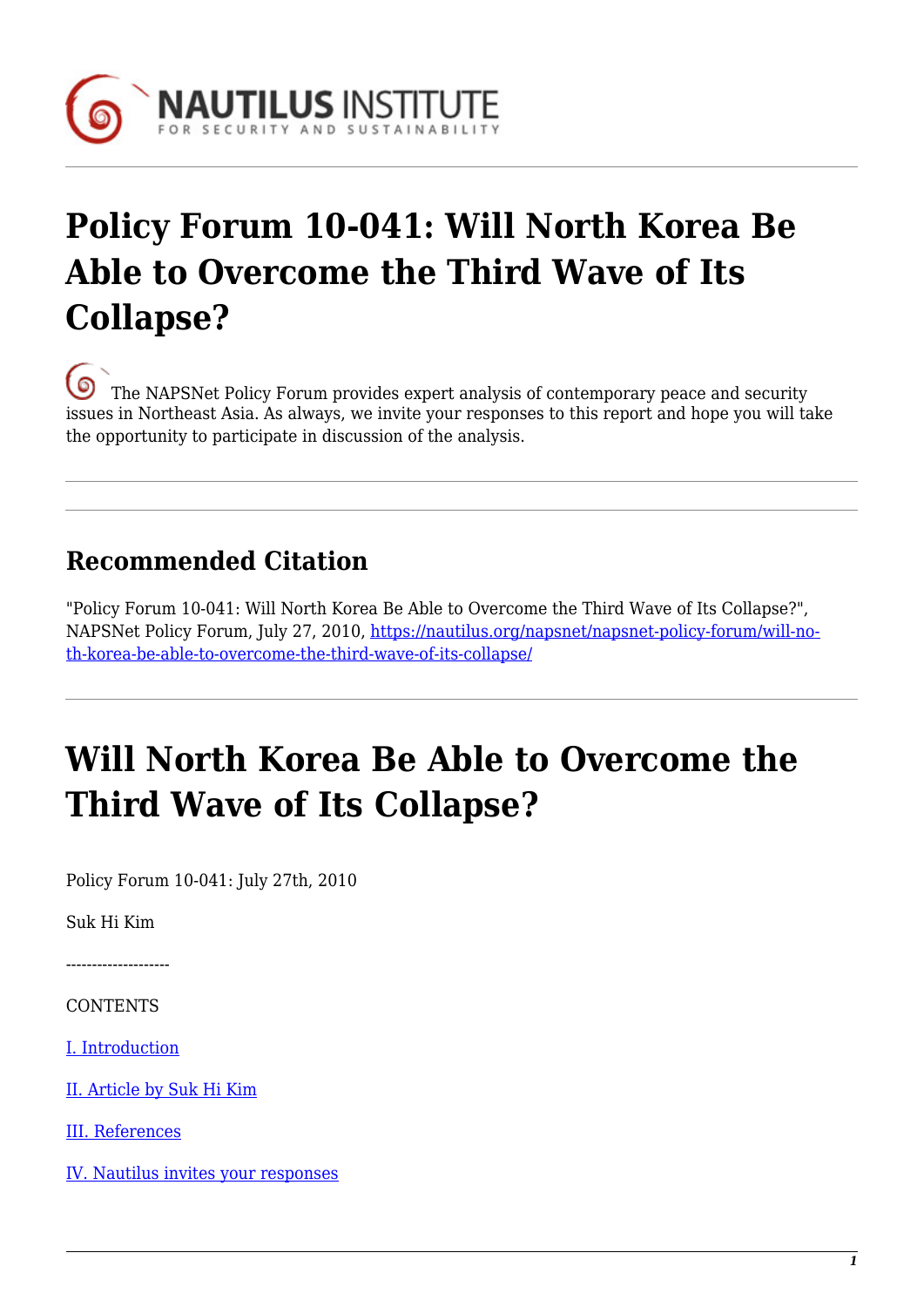#### I. Introduction



Suk Hi Kim, Professor of Finance and

Editor of North Korean Review at the University of Detroit Mercy, addresses the problem of the third wave of the North Korean collapse in the first decade of the 2000s and asks if North Korea will overcome it. The author explains that a combination of unique cultural and historical factors, including the part played by Neo-Confucianism, the principle of self-reliance (Juche), and the military-first policy (Songun), have contributed to the survival of the crisis-ridden and impoverished North Korean state in the post-Soviet era. Examining these factors in conjunction with established prediction scenarios, the paper argues that the collapse of North Korea in the near future is an unlikely event. Because North Korea will be around for sometime to come, confidence-building initiatives are needed to resolve longstanding security, energy, and economic issues between the country, the major powers, and other regional actors.

The views expressed in this article are those of the author and do not necessarily reflect the official policy or position of the Nautilus Institute. Readers should note that Nautilus seeks a diversity of views and opinions on contentious topics in order to identify common ground.

<span id="page-1-0"></span>II. Article by Suk Hi Kim

-"Will North Korea Be Able to Overcome the Third Wave of Its Collapse?" By Suk Hi Kim

#### **Introduction**

In the first decade of the 2000s, North Korea has faced the third wave of its collapse, a phenomenon triggered by food shortages, failed currency-economic reforms, and Kim Jong Il's declining health. The first wave occurred in the 1980s, when the North Korean economy spiraled downward as chief allies—the Soviet Union and China—discontinued new loans and demanded payment for outstanding debts. The second wave came in the late 1990s, when the great North Korean famine claimed anywhere between 200,000 and 3,000,000 lives. Every Communist country either collapsed or carried out significant economic reforms following the fall of the Soviet Union, except for North Korea. Renewed speculation of a North Korean collapse has come from numerous intelligence analysts, scholars, think tank specialists, and relief organizations.[\[1\]](#page-10-1) Why should one assume that North Korea, the only Communist country today without significant economic reforms, can defeat the pattern of history and survive? [\[2\]](#page-10-2)

The termination of the Cold War in 1991 and the onset of food shortages in North Korea strengthened the widespread belief that, just like East Germany, the Pyongyang regime was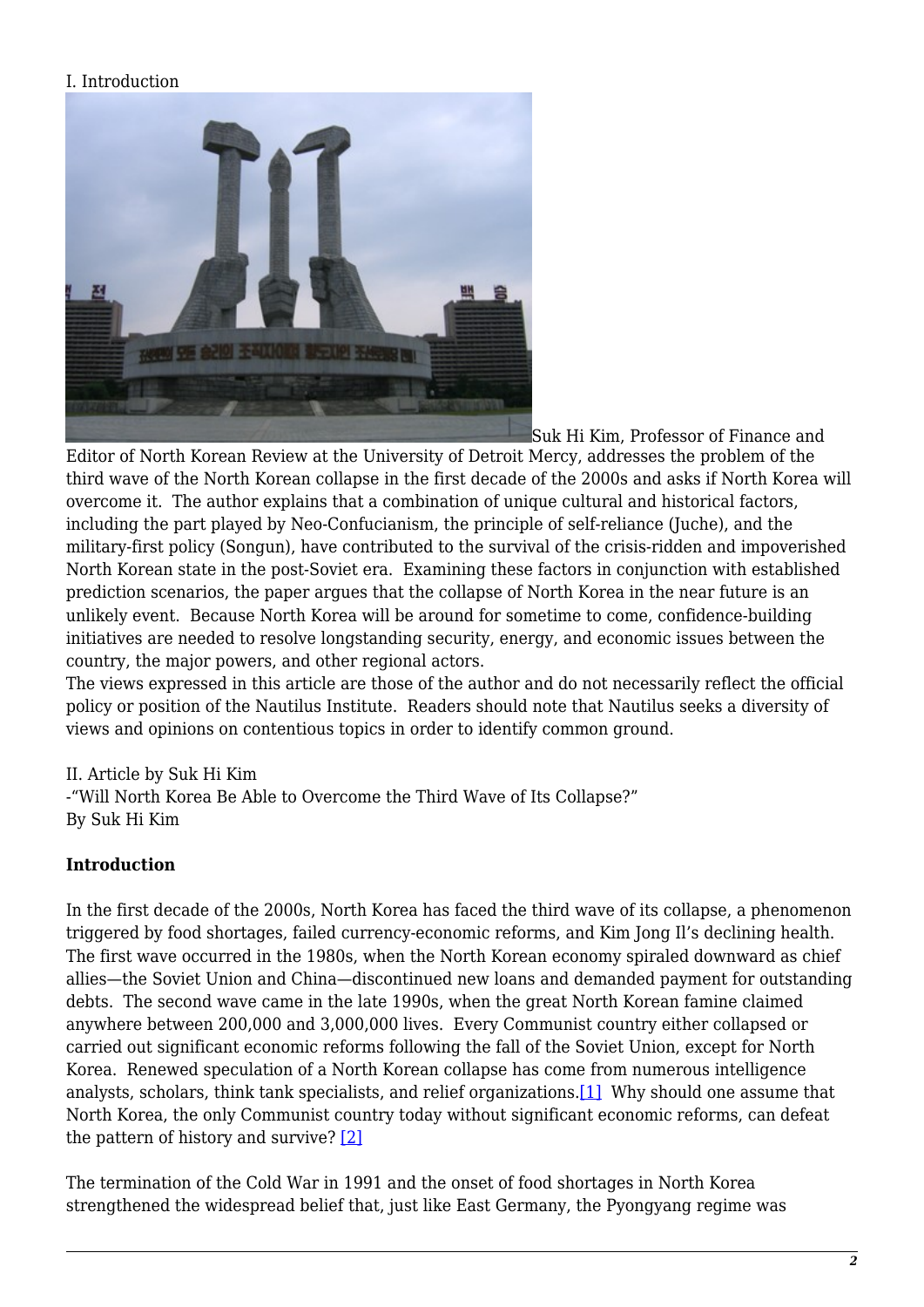doomed. The persistence of this belief, especially by the United States and its allies, is the main reason why they failed to develop a coherent long-term policy toward North Korea. Instead, these actors have relied on short-term fixes while waiting for a collapse. Admittedly, there may be several similarities in the recent histories of Korea and Germany, even commonalities in the last fifty years, but a collapse of North Korea is unlikely anytime soon[.\[3\]](#page-10-3)

Similarities between the two nations include the occupation and division of societies with a long history, the Cold War and participation in the Soviet alliance and trading bloc, tensions between a dictatorial Communist system and a liberal capitalist system, and a traumatized sense of postwar national identity. When predicting a collapse, however, many observers overlook the unique cultural and historical factors that distinguish the two nations. The Soviet military occupation imposed an alien totalitarian Stalinist model in East Germany, whereas Stalinist totalitarianism in North Korea was reinforced by centuries of feudal autocracy and guided by Neo-Confucianism and the concept of national self-reliance (Juche). On the basis of Neo-Confucian and Juche principles, along with sociohistorical factors, North Korea might experience longevity, contrary to widespread assumptions that the country will collapse in the conceivable future, thus justifying a strong case for a new way of thinking about the possible solution of the United States-North Korean nuclear standoff.

### **Neo-Confucianism**

Before the division of the Korean peninsula in August 1945, Korea was home to a population with tendencies of ethnic and linguistic homogeneity, coupled with a history of exclusionism as a result of numerous invasions and territorial claims by powerful countries, for example, the Chinese and Mongol empires and, in more recent history, the Japanese Empire. That is a legacy with reverberations in North Korea today. Besides pre-modern and twentieth-century imperialism, a history of Neo-Confucianism and a top-down bureaucratic and administrative structure continue to assert influence in North Korean governance. Confucianism, the source of Korean Neo-Confucianism, is an ideology and value system rooted in ancient China and derived from the socialpolitical philosophy of K'ung Fu Tzu (551–479 BC), better known as Confucius. Born during a period of social crisis in the Chinese Empire, Confucius was deeply concerned by the unstable state of affairs in his country and sought the reformation of Chinese social life.

As a secular political-philosophical doctrine, Confucianism promotes a value system based on harmony in human relations structured around the so-called "three bonds and five relations." The three bonds are (1) ruler-minister, (2) parent-child, and (3) husband-wife. The five relations are (1) ruler-subject, (2) father-son, (3) husband-wife, (4) elder-younger brothers, and (5) friend-friend. These relations are based on ideals of righteousness, affection, respect, faithfulness, and the separation of social functions. Societies deeply affected by Confucian ethics and statecraft include, most notably, the Northeast Asian countries of China, Japan, and Korea. Politically, Confucianism promotes a type of virtuocracy (government by virtue), emphasizing moral education, selfcultivation, family regulation, and harmony in social relationships[.\[4\]](#page-10-4)

Confucius had some 3,000 disciples who recorded his thought in volumes of commentary and dialogs. Although the philosopher and his followers traveled throughout China as political advisors, Confucius never held a government position to test his theories. He lived primarily as an itinerant scholar and teacher. Despite the fact that Confucius avoided metaphysical and supernatural questions for human affairs, social order, and good government, his thought nevertheless came to function as a substitute religion. Subsequent followers venerated the sage and his greatest disciplines, such as the Neo-Confucian Chu Hsi (1130–1200), in an effort to spread Confucian doctrine.

Chu Hsi Neo-Confucianism, introduced to Korea in the fourteenth century, became the predominant philosophical system of the Choson dynasty (1392–1910) and greatly influenced the political and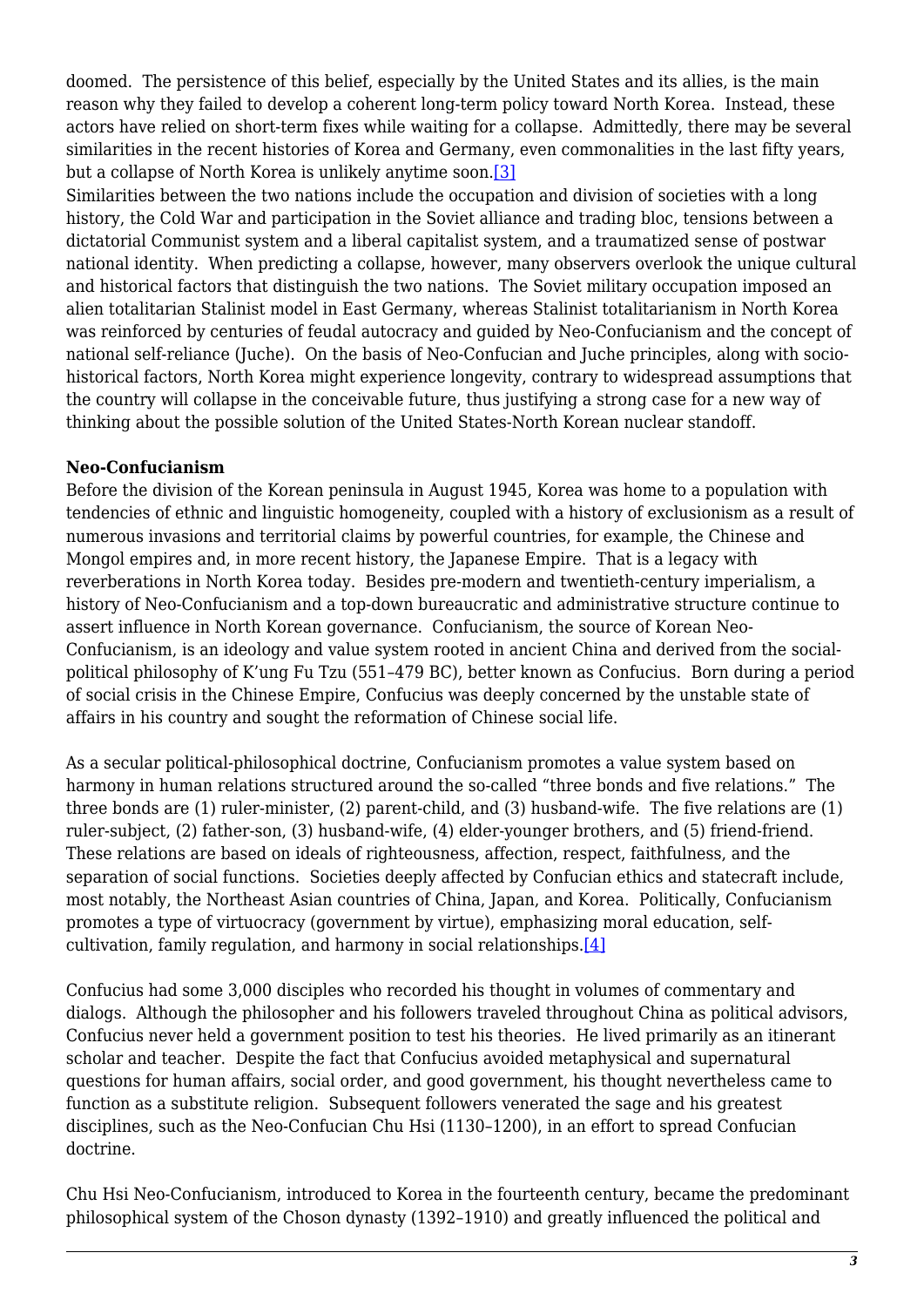social order of the peninsula. The ethical and social-political philosophy was accepted so eagerly and strictly by the Koreans that the Chinese came to regard Korea as "the country of Eastern decorum."[\[5\]](#page-10-5)

Neo-Confucianism thoroughly influenced education, ceremony, and civil administration. More specifically, the doctrine became the guiding precept of the state, presiding over social reform and the development of judicial systems. The deeply ingrained legacy of Neo-Confucianism is still an important feature of Korean life, and South Korean academics, for example, attempt to make Confucian values relevant to modern, post-industrial society, stressing reverence for learning and culture, social stability, and respect for the past. Korea is thus a nation built on strictly defined relationships centered on the idea that one person is naturally superior to another. Several factors determine status, and the social rules are so extensive that there is nearly always something to distinguish two people. Even the firstborn among twins has superior status. While determining social status can be complex, Koreans know how to identify their place in the vertical social hierarchy.

The Neo-Confucian tradition in Korea also includes worship of ancestors, continuity of family bloodlines, and proper burial of patriarchs and matriarchs. Burial of an ancestor is of considerable importance in Korean Neo-Confucianism. That is because the place of rest of the deceased is believed to affect posterity. Therefore, "ancestral remains are sometimes moved to a more propitious location several years after internment. This is especially true if a lack of preparation or a lack of financial resources mandated less than suitable arrangements at the time of death."[\[6\]](#page-10-6)

Respect for the dead also comes in the form of continued ancestral rites and memorial ceremonies. Many South Koreans, for instance, hold memorial rites for their deceased parents before important events in the belief that the duly departed can help them obtain their wishes. South Korean presidential candidates have even visited their parents' graves beseeching good fortune. Also, in an April 10, 2010 case, former Prime Minister Han Myung-sook visited the grave of President Rho Moohyun when a Seoul court dismissed bribery charges against her. She said she visited Rho's grave to express appreciation for his help in the court finding her not guilty. Han served as a primer minister under Rho, who committed suicide on May 23, 2009, following bribery charges that tarnished his reputation.

Since the beginning of Japanese colonialism over Korea in 1910, the U.S.-Soviet liberation and division of the peninsula in 1945, the Korean War of 1950 to 1953, and the post-Korean War period, Neo-Confucianism has had a continued historical presence in Korea. Despite sixty years of nationally adapted Marxism-Leninism, North Korea still consciously appropriates the Neo-Confucian traditions of political centralization and obedience to authority. Neo-Confucianism, like its predecessor Confucianism, teaches that every person has a place in the social order and that the preservation of harmony in society is paramount. Under the influence of Neo-Confucian thought, inferiors in North Korea are expected to be obedient to superiors and superiors benevolent to inferiors. In practice, the obedience component is emphasized over the benevolence component in order to maintain the status quo. In addition, the emphasis on preserving harmony results in a lack of mobility between levels in the social hierarchy. Especially since the 1970s, the regime of Kim Il Sung and Kim Jong Il has consciously sought to wrap itself in the mantle of pre-modern Neo-Confucian values. The state constantly depicts the late leader and his son-successor as benevolent fathers of the nation. North Korean propaganda also refers to the country as one large family. Appeals for social and political support use metaphors designed to draw on the feelings of duty toward one's parents, seeking to transfer these feelings to a national father figure[.\[7\]](#page-10-7)

As a result of the peculiar historical situation on the Korean peninsula, the tightly controlled North Korean system has lasted longer than any other twentieth-century dictatorship, with the North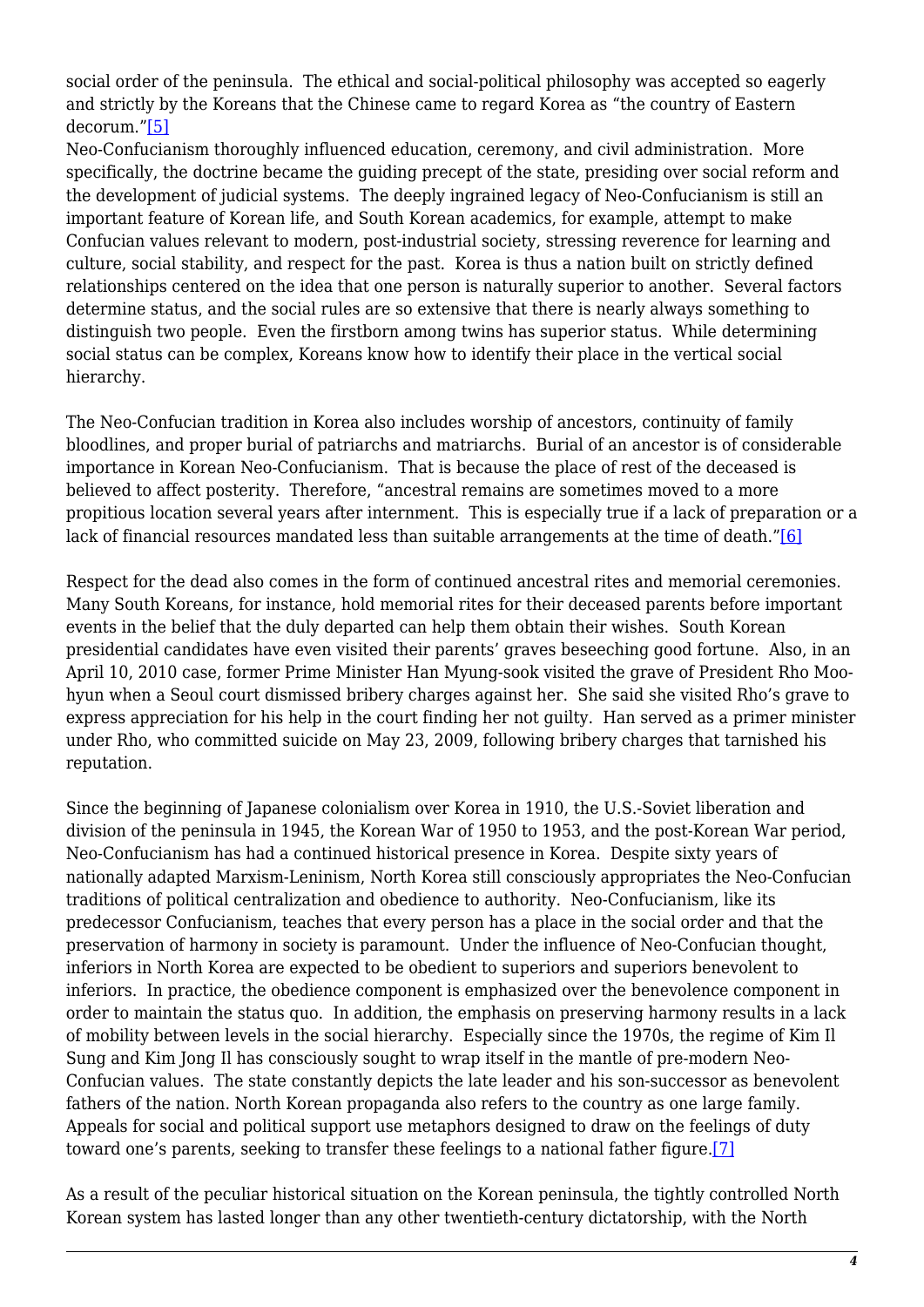Korean leadership carrying over traditions of centralized authority inherited from the Neo-Confucian Korean dynasties of the past.

### **Principle of Self-Reliance (Juche)**

Under the auspices of Kim Il Sung and Kim Jong Il, Juche, not to mention its recent development as Songun (military-first) ideology, has served as the programmatic guide for North Korean politics. Officially, Juche was conceived by Kim Il Sung, who is described in the 2009 constitution as "a genius in ideology and theory." The word Juche (zhǔtǐ in Chinese) literally means agent, main part, subject. The first Chinese character ju/zhǔ means master, lord, primary, to host, to own. The second Chinese character (che/tǐ) means body, form, style, system. Kim Il Sung's first major official use of Juche appeared in his December 28, 1955, party speech in opposition to the Soviet campaign of "de-Stalinization" (bureaucratic self-reform), "On Eliminating Dogmatism and Formalism and Establishing the Subject in Ideological Work." Kim declared that the "subject" (juche) of the party ideological program was the Korean revolution, and he maintained a core belief in national selfdetermination and national pride. Thus, Soviet Marxist-Leninism was adapted to Korean conditions rather than accepted wholesale. Since China saved North Korea during the Korean War and Soviet and Eastern Bloc aid rebuilt the war-shattered national economy, North Korea was never regarded in the Western press to possess complete national self-determination. Dependence on fraternal aid and military support also confirms that the autarkic state was never, for that matter, a completely self-sufficient country.

The Juche slogan eventually emerged as an independent line and doctrine of national self-reliance in response to the Sino-Soviet split in the 1960s. As is well known, Kim advanced three key principles of Juche in his April 14, 1965, speech "On Socialist Construction and the South Korean Revolution in the Democratic People's Republic of Korea." These principles are (1) independence in politics (chaju), (2) self-sustenance in the economy (charip), and (3) self-defense in national defense (chawi). Kim Jong Il, who was officially designated as Kim's successor in 1980, transformed Juche into a cult ideology from the mid-1970s. Not being an economist, military man, or political leader, his role was to interpret and propagandize his father's doctrine and manage cultural affairs. Kim Jong Il was accountable to no one except Kim Il Sung and made Juche a fundamental belief in all matters.<sup>[\[8\]](#page-10-8)</sup>

Since its inception in 1955, Juche has undergone several pragmatic revisions, as seen in republished works by the Kims. Revision of authoritative texts is a common practice in North Korea, making the works consistent with and thereby justifying the changing political tactics. Ideologically, Juche is inseparable from socialism in the eyes of most North Koreans and is considered the only way the masses of people can maintain national independence. Yet, whatever modifications have been made in Juche over the past fifty-five years, the North Korean commitment to the program of nationally self-contained socialism has never changed.

Juche has several functions: (1) it serves to maintain the political independence of North Korea in the international community; (2) it simultaneously indoctrinates citizens to be loyal followers of the leader and to believe that they are the "masters of society"; (3) it promotes popular solidarity by uniting the people as a modern Neo-Confucian family headed by the "father leader" and "mother party"; (4) it justifies the North Korean conception of socialism amid economic decline in the post-Soviet era; and (5) finally, under adverse material conditions since the death of Kim Il Sung in 1994, it gives the people a reason to live, even to die for the regime. Apparently, most North Koreans seem to support Juche in principle. National pride and the desire to safeguard independence characterize all modern nations, and national self-sufficiency appeals to people in general, even though the world economic system makes it objectively necessary for national economies to operate interdependently.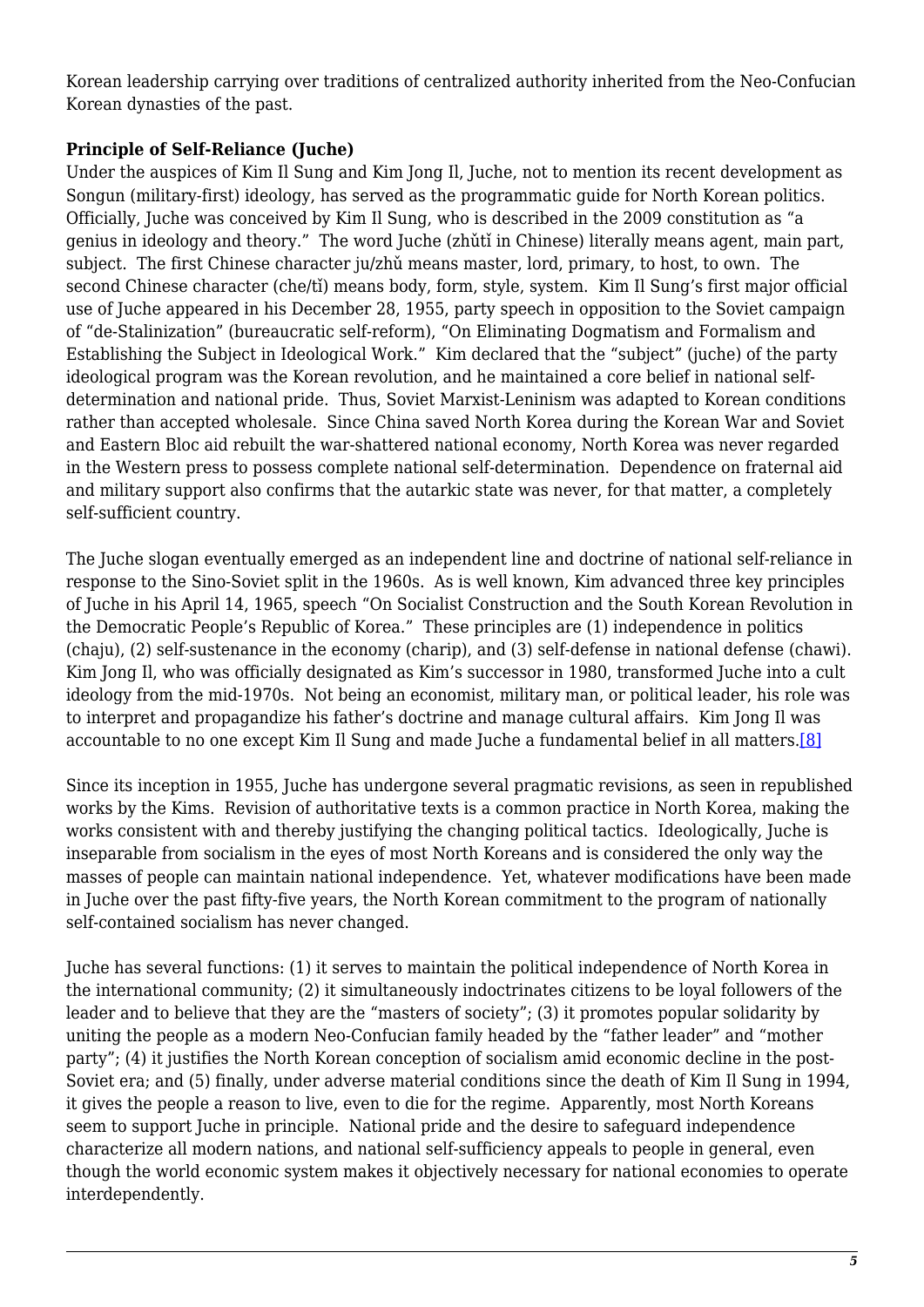Despite the apparent public support for Juche in principle, the North Korean leadership exploits it to preserve its own social interests. Juche is literally attached to anything sanctioned by Kim Il Sung and Kim Jong Il. For example, there is Juche art for the state-approved style, Juche farming for the prescribed planting of crops, and Juche steel for the steelmaking process. These notions create the idea that North Korea is self-sufficient. Unfortunately, Juche is an anchor that prevents the state from moving forward. Although it is propagated in the media and in classrooms, regular North Koreans often do not observe Juche teachings in day-to-day life. Nevertheless, the ideology exerts considerable influence on North Korean domestic and foreign policy. With Neo-Confucian elements, nationalist populism, and a quasi-religious appeal, Juche explains in part why the North Korean regime is able to command popular support in the eroding totalitarian system.

The North Korean economy continues to apply the three ideological principles of Juche. Even though the regime has made concessions to capitalism since the fall of the Soviet Union in 1991 and is being structurally reintegrated into the international profit system, the 2009 revised North Korean constitution still maintains that "the means of production are owned by the state and social cooperative organizations." State ownership of industries and enterprises continues to be a cornerstone of the system. Therefore, although farmers, for example, have begun producing crops privately, most farms operate as collectives under government supervision. Furthermore, while central control of the economy is eroding, the state still formulates coordinated plans for production growth and balanced national economic development. As per the Juche principle of self-sustenance in economy, self-contained socialist production relations are based on an independent national economy. The result of Juche economics is that trade volume in 2008 was 3,820 million dollars (1/244th that of South Korea), and the nominal gross national income (GNI) was 27,347 billion won (1/38th that of South Korea).[\[9\]](#page-10-9)

#### **Military-First Policy (Songun)**[\[10\]](#page-10-10)

Songun (military-first) policy is a North Korean adaptation of Juche to the present domestic and world political situation and places the Korean People's Army at the head of state and economic affairs. As with Juche ideology, Songun advocates self-reliance, national familism, and patriarchalism. The military-first policy was introduced in the North Korean media in 1998; however, official North Korean histories have backdated it to a visit Kim Jong Il made to a military unit in 1995, even claiming the policy originated with Kim Il Sung in the 1930s anti-colonial guerrilla struggle against Imperial Japan. Coming after the death of Kim senior, Songun legitimizes rule under Kim Jong Il and the National Defense Commission, which became the highest organ of the state in 1998, contemporaneous with the inauguration of the military-first policy.

Why Songun? Although many explanations have been offered as to why North Korea has adopted Songun as its primary ideology, the views tend to fall into two general categories: external affairs and internal affairs. The first view points to the need to increase military strength in response to a precarious international situation. In this sense, Songun is perceived as an aggressive policy that privileges the North Korean military at the expense of other sectors of society. This argument points to the chain of crises that afflicted North Korea with the fall of the Soviet Union in the early 1990s and the great famine in the late 1990s. The second view focuses on internal politics as the reason behind the military-first policy. When Kim Il Sung died in 1994, the two most important positions held by his son, Kim Jong Il, were supreme commander of the Korean People's Army and chairman of the National Defense Commission. Consequently, Kim sidelined other areas of government and used the armed forces to consolidate personal power.

When North Korea adopted its revised constitution in 1998, the chairmanship of the NDC was elevated to the highest position of state authority. This new position gave Kim Jong Il a basis to legitimize his power. Under Songun, three functions of the military are as follows: (1) the military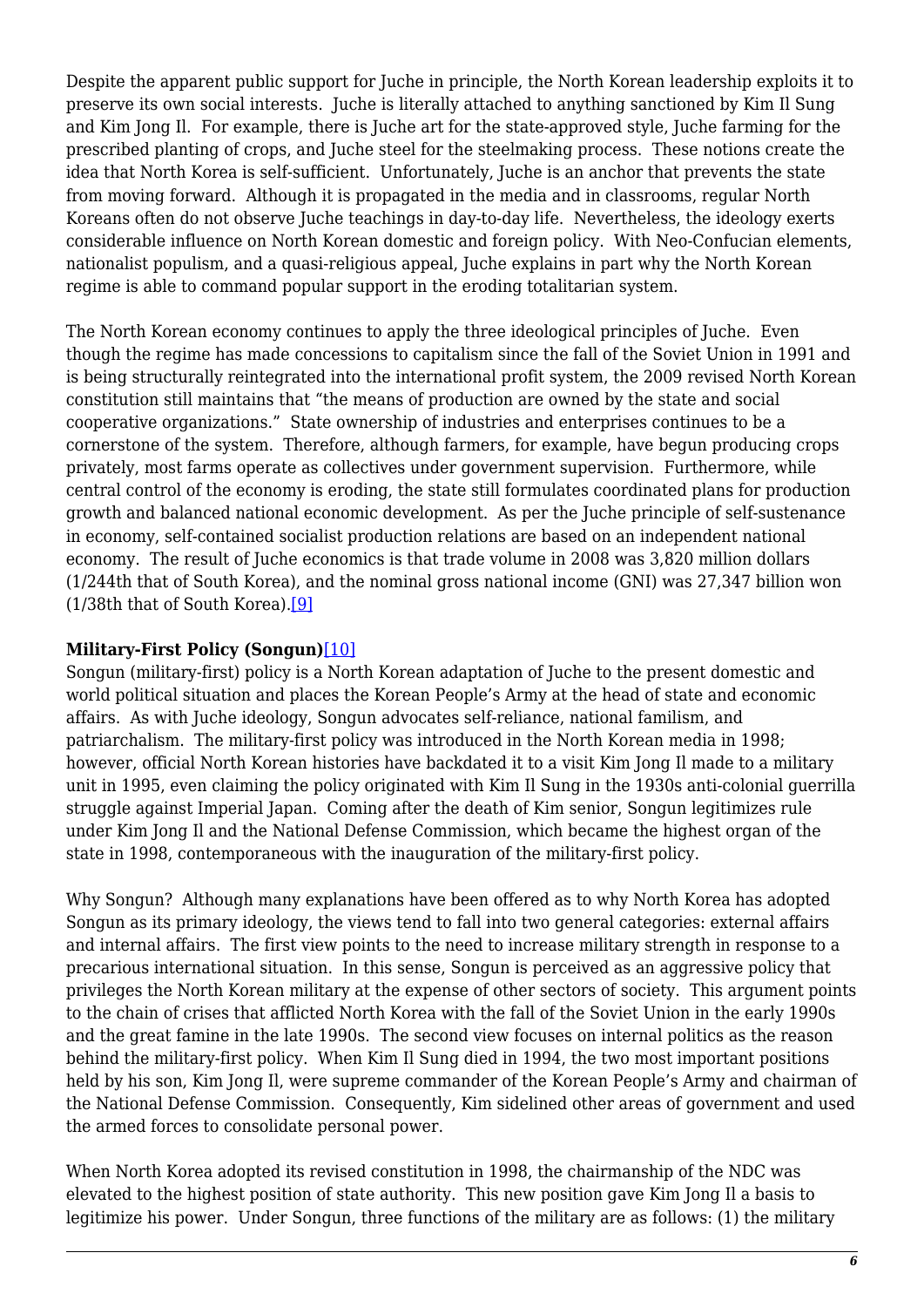must live and die with the leader to the end; (2) the military will achieve its assigned goals at all costs; and (3) the most admirable quality of a soldier is to stay with the leader to defend the nation. Because Songun is now pervasive in North Korea and deeply integrated into the lives of the masses, it is highly unlikely that the North Korean regime will collapse as a result of an internal rebellion[.\[11\]](#page-10-11)

Songun also accommodates possession and production of nuclear weapons to ensure governance of the North Korean state. There is the concern that the longer the military-first ideology guides North Korea, the U.S. and its allies will be less able to coax the regime into relinquishing its nuclear arsenal and program. In addition, North Korea could perceive insistence to denuclearize as a threat to the ruling position of the military elite, thus casting doubt that North Korea will ever give up its nuclear weapons program. The military-first policy formulates domestic politics, foreign policy, and decision making in North Korea.

Analysts assert that Songun has been instrumental in transforming the country into a nuclear-armed state, despite international sanctions and worsening economic conditions. The core concepts of Songun are consistent with the presumed conviction in North Korea that only a "nuclear deterrent," to the use the North Korean phrase, will prevent a U.S. invasion. Some experts argue that North Korea will never surrender its nuclear weapons under any concessions with the U.S. and its allies. According to some observers, the foremost goal of North Korea until the 1990s was reunification of the Korean Peninsula on its own terms. Since then, however, regime survival with the military-first policy has replaced reunification as the single most important prerogative of the state. Can North Korea survive as a sovereign country? Most analysts think that depends on its future economic conditions and problems. With dissolution of the Soviet Union, North Korea began appealing for and accepting humanitarian assistance from the U.N. and other donor countries, extracted economic aid through brinkmanship diplomacy and missile tests, established a number of capitalist Special Economic Zones to attract foreign investment, allegedly earned a substantial amount of cash through narcotics sales, and carried out limited economic reforms. In other words, North Korea has made numerous small attempts to jumpstart its ailing economy, but these measures have been superficial and completely inadequate for pulling the economy out of its nosedive.

On October 9, 2006, North Korea conducted its first nuclear test, becoming the ninth member of the international "nuclear club." A second test with the same magnitude of the U.S. atomic bombs dropped on Japan in 1945 was conducted on May 25, 2009, at an unconfirmed location. A number of missile tests followed. Afterwards, the U.N. Security Council voted unanimously on June 12 to expand and tighten sanctions against North Korea. Altogether, the U.N., the U.S., and its allies have taken a series of hard-line actions (e.g., tougher sanctions and a stronger proliferation security initiative) to punish North Korea. Rather than being anything new, this is a continuation of policies that began with U.S. sanctions against North Korea on June 28, 1950, three days after the outbreak of the Korean War, in an attempt to destabilize the North Korean regime. Has the latest hard-line stance worked, or will it work? If history repeats itself, the new round of sanctions are bound to fail. Sanctions and other hard-line measures have been largely ineffective in forcing North Korea to change its domestic and foreign policy.

North Korea watchers who are anticipating the collapse of the state in the near future are encouraged to read The Art of War, an influential Chinese military manual written by Sun Tzu (ca. 544–496 BC) in the sixth century during the Warring States period (475–221 BC). Sun Tzu was a strategist and pragmatist committed to efficient and decisive military operations. His thirteenchapter work examines different aspects of war, such as strategy, planning, and psychological warfare, and is a standard military text with a profound influence in Northeast Asian history. Sun Tzu, moreover, has had an important presence in the West since his introduction in the nineteenth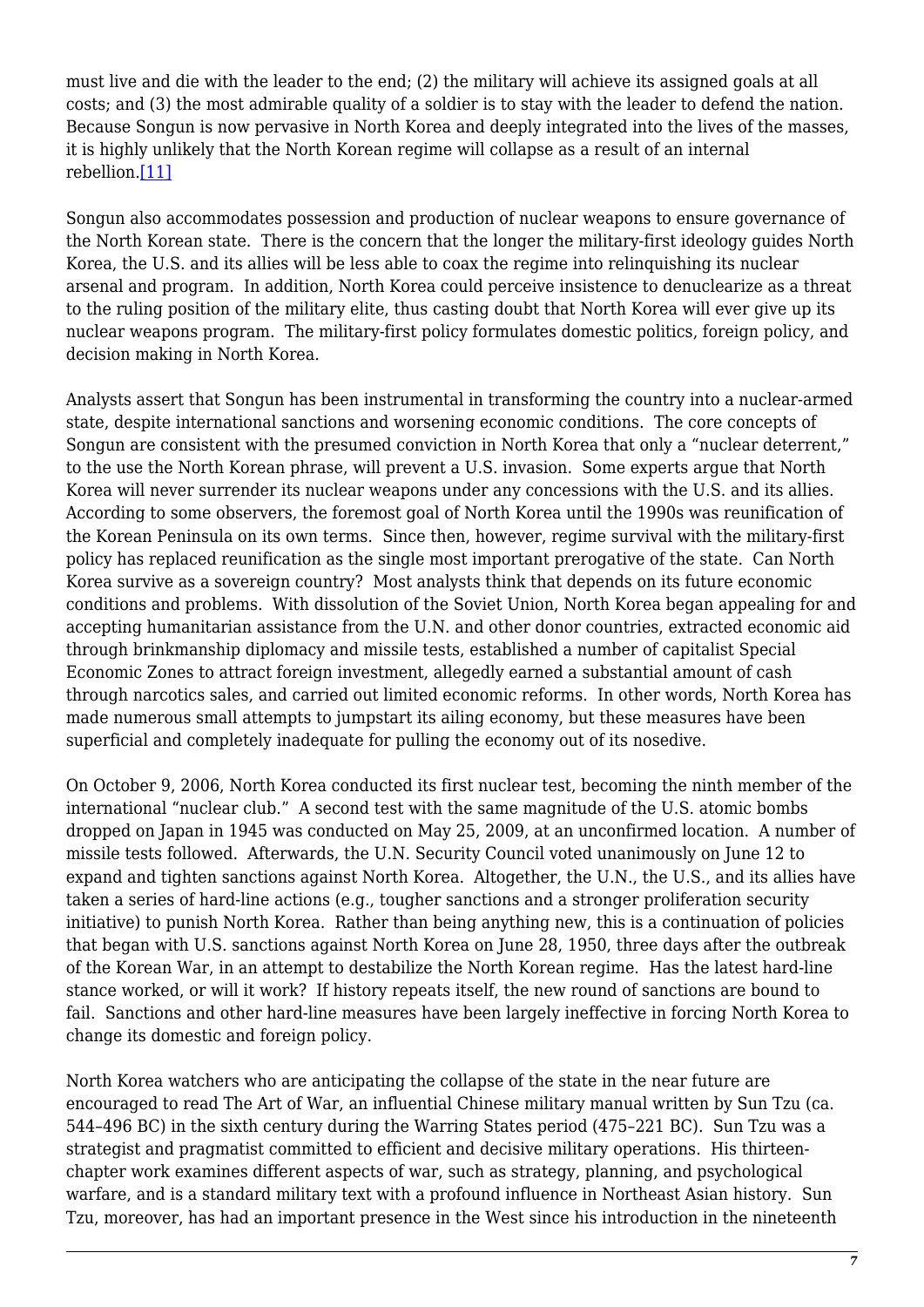century, and he is even studied in American military colleges. Given its historical and military significance, The Art of War is, no doubt, a work that is read in North Korea and likely instrumental in the logic behind the North Korean military-first policy.

### **Prediction Scenarios**

Most North Korean experts divide predictions for North Korea into three broad scenarios: war, collapse, and the continuation of a two-state peninsula with some reform[.\[12\]](#page-10-12) The U.S. is unlikely to attack North Korea, in view of the logistic and political problems it is confronting with the military occupations of Afghanistan and Iraq. North Korea will also not likely attack South Korea, because that would inevitably turn into a bigger war involving the U.S. and China, spelling the end of North Korea as it is known today. If the U.S. foresees North Korea as either collapsing or giving up its nuclear weapons through a policy of economic strangulation, the odds of success seem remote. Realistically, the most likely scenario in any conceivable future appears to be the continuation of a two-state peninsula with limited reforms, largely because China and South Korea presently wish to maintain North Korea as a viable buffer state.

One should ask why repeated collapse predictions by Western experts have not materialized in the North Korean case. If one studies reports prior to the North Korean missile and nuclear tests, one sees that some experts predicted that the country would not conduct these tests. North Korea is not conforming to analysis. Of course, North Korea is not the only case study in which social science predictions have failed. One can observe predictions preceding elections in countries worldwide and see results that are sometimes completely different from original forecasts. Forecasts concerning the Iraqi attack on Kuwait or the Chinese intervention in the Korean War are examples of how social science researchers can err. Miscalculations by analysts and incorrect predictions in the North Korean case occur for several specific reasons. Alon Levkowitz, a professor of international relations at the Tel Aviv University, has listed eleven reasons why Western experts are unable to make accurate forecasts about countries such as Iraq and North Korea: (1) analogies, (2) cold war mentality, (3) determinism, (4) idiosyncratic events, (5) lack of facts, (6) political bias, (7) psychological warfare, (8) too many variables, (9) terminology or translation problems, (10) Westernstyle logic, and (11) wishful thinking[.\[13\]](#page-10-13)

How can the U.S., China, and other countries that do not want a nuclear North Korea maintain the status quo on the Korean peninsula? The above discussion has ruled out predictions of unification through collapse or unification through military defeat. In addition, China will never allow the U.S. to unite the Korean peninsula on American terms. Western experts and policymakers will benefit from studying cultural, historical, political, and situational factors in order to see why what happened in East Germany is unlikely to be repeated in North Korea in the conceivable future. Unlike the East German case, attention should be given to the fact that North Korea has become increasingly dependent on China as its greatest economic benefactor—negotiating economic aid, inward investment, foreign trade, and political support—especially now that the Six-Party Talks are at a standstill and with U.S. and UN economic sanctions. There is no doubt that Chinese aids and support is designed to prevent a sudden North Korean collapse.

Chinese objectives toward North Korea are geared towards protecting Chinese national interests. That makes military-strategic environment, border security and stability, and economic development and political stability in bordering North Korean provinces a vital necessity. Understandably, international efforts to bring about a North Korean crisis or foreign regime change will face Chinese resistance. Although Chinese calculations for intervention are unknown, China will become involved and restore stability and political order in North Korea if circumstances run out of control[.\[14\]](#page-10-14) Therefore, complete downfall in the third wave of the North Korean collapse might be wishful thinking on the part of those who want to see the country abandon its nuclear weapons program. Ironically, the U.S. strangulation policy may actually increase the probability that Pyongyang will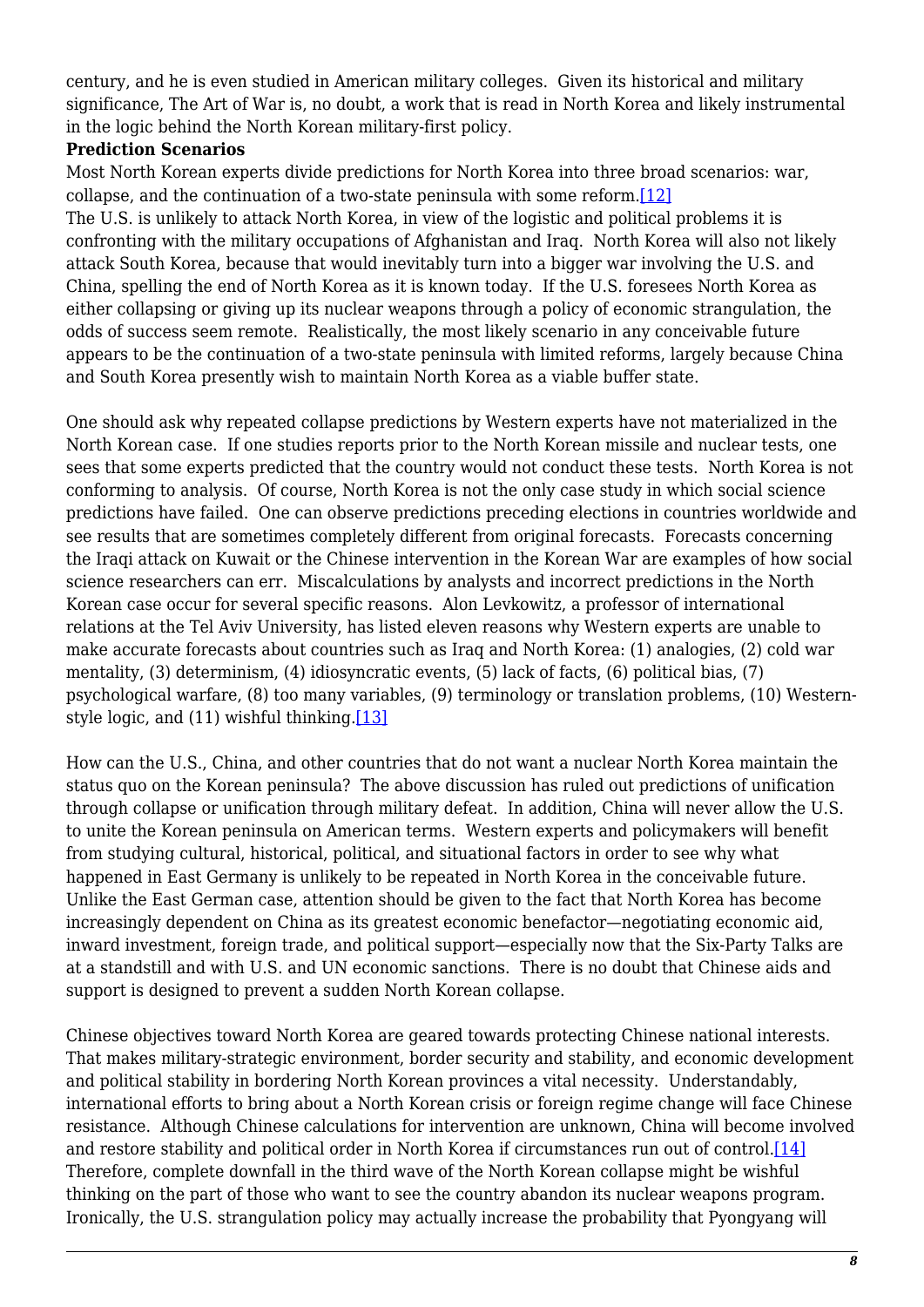produce more nuclear weapons and sell such weapons to the highest international bidder so as to replenish the impoverished North Korean economy. Oddly enough, the U.S., its allies, and several North Korean experts maintain that the U.S. should provide economic aid and security assurances—replacement of the armistice agreement with a peace treaty—only after nuclear disablement in North Korea and settlement of the nuclear deadlock. That is something the North Korean regime is unlikely to accept.

The problem is that the U.S. and North Korea have been key enemies since the Korean War and naturally do not trust each other. Washington demands that North Korea destroy all its nuclear weapons in a complete, verifiable, and irreversible manner before substantial rewards are delivered. Pyongyang, however, insists that only if the U.S. first provides economic assistance and a security guarantee, will it gradually dismantle its nuclear weapons.[\[15\]](#page-11-1)

In view of the cold facts, the U.S. and its allies should acknowledge that North Korea will not collapse, nor will it surrender its nuclear weapons until the country gets what it wants. North Korea, too, should acknowledge that the U.S. and its allies will not give economic aid and security assurances until the country abandons its nuclear program. Psychiatrists explain that the most difficult part of their job is to convince their patients that they have problems beyond their control and need professional help. Likewise, some type of mechanism is needed to convince the U.S. and North Korea to admit that each party will never accept the other's demands, thus enabling each side to understand their respective positions more objectively. The problem is that any type of mechanism for such a task requires years of confidence-building.

#### **Building Mutual Confidence**

In the middle of a precarious and tough regional neighborhood, divided Korea stands as a pivot. History and geography have consigned the peninsula to the position of a highly contested strategic crossroads, the site of over a century of collisions between great power interests. Yet the four major powers—China, Japan, Russia, and the U.S—will eventually have to work together, because they will need each other's help on Korean issues for their national security, energy security, and economic security needs. Where North Korea is concerned, it is imperative for one to step back and see the forest instead of the trees. The North Korean nuclear standoff must be taken on the premise that the U.S. and respective Northeast Asian countries will have to learn to work together. First, they have no other choice but to resolve the nuclear standoff through peaceful negotiations, since a nuclear North Korea poses a greater threat than that posed by the Middle East. Second, the Northeast Asian countries are likely to cooperate for their national energy security, as the region is home to major energy consumers, such as China, as well as major energy producers, such as Russia. The U.S. is likely to support such regional cooperation because it does not want these countries to depend excessively on Middle Eastern oil. Third, scholars argue that Northeast Asia is a region that has every possibility of becoming the best trading bloc in the future, given Japanese capital and technology, Chinese labor, Russian natural resources, and the Korean work ethic. In addition, the Northeast Asian countries and the U.S. have already had close economic ties for many years and are increasingly interdependent economically. Eventually, these factors are likely to compel the China, Japan, Russia, South Korea, and the U.S. to collaborate on security, energy, and economic issues, even if they have some differences.

An important implication of U.S. relations with North Korea is the impact of those relations on other nations in the region. If North Korea were to face political and economic problems beyond its control as a consequence of U.S. containment, there is a possibility, even if remote, that the threatened and desperate state could invade the South. North Korea, to be sure, has frequently declared that it will not capitulate without bringing South Korea into a conflict. With Seoul located a mere 25 miles below the Demilitarized Zone, it would be impossible to shield the city from North Korean artillery bombardment. Even without a direct invasion of the South, a hypothetical collapse of North Korea through U.S. containment policies would lead to insurmountable problems for South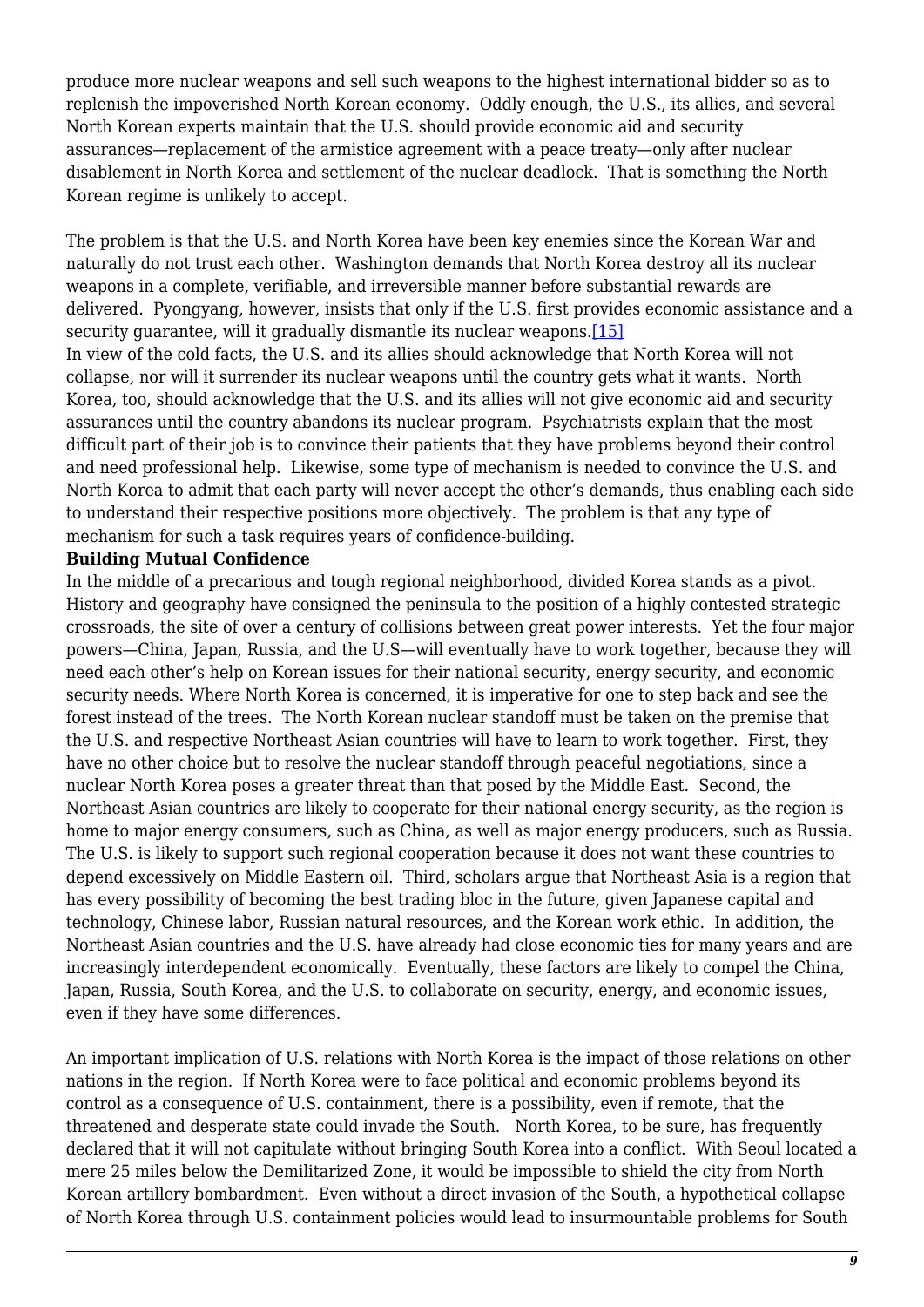Korea. In short, North Korea stands as one of the few countries in the world that could involve the four major powers in major military operations. In view of the gravity of the situation, it is important for North Korea watchers to take a long-term view on North Korean affairs and promote mutual confidence-building initiatives.

If the land bridge that passes through North Korea were to be restored, not only Northeast Asian countries but also other parts of Asia, the Middle East, and Europe could be connected through a land transportation network with highways, railroads, and undersea tunnels. Such a network would open the possibility of direct travel between Tokyo and London by train, car, and truck. But before a transportation network comes into being, confidence-building with North Korea and billions in investments in its degraded rail and highway systems are needed. Of course, this future may not be possible until North Korea compromises on its nuclear weapons program and resolves reported human rights abuses. Such moves will help build public support in South Korea and other countries for substantial investment and enable international development aid.

## **Conclusion**

This paper has argued that the longevity of North Korea, owed to cultural, historical, political, and situational factors, and its role in Northeast Asia justify a strong case for a new way of thinking about the possible solution of the U.S.-North Korea nuclear standoff. Presently, no stable and authoritative institution exists for the deliberation and development of multilateral security, energy, and economic cooperation in Northeast Asia. One potential candidate for the role of driving Northeast Asian energy and economic cooperation is the Six-Party Talks, informally established to solve the nuclear dispute. Given the vital role of energy supply and economic growth in stabilizing the Korean peninsula, it is conceivable that the Six-Party Talks grouping could develop into a more formal economic institution even before solutions to present challenges emerge. For example, the six participating countries could establish some sort of standing committee under the auspices of the U.N. for negotiations over the nuclear standoff, along with other issues. Six-party talks and bilateral talks have produced quite a few agreements, but not all of them have materialized, mainly because these agreements have been reached in a hurry without confidence-building. The European Union provides another precedent, as its origin lies in political and security concerns.<sup>[\[16\]](#page-11-2)</sup>

Although Asia does not have a strong trading bloc like the North American Free Trade Agreement or the European Union, it does have two loose affiliations: ASEAN Plus Three and the Asia Pacific Economic Cooperation (APEC). Created in 1967, ASEAN consists of Southeast Asian countries such as Indonesia, the Philippines, Singapore, and Vietnam. The ASEAN Plus Three was institutionalized in 1999 when ASEAN leaders and their Chinese, Japanese, and South Korean counterparts issued a Joint Statement on East Asia Cooperation at their Third ASEAN Plus Three Summit in Manila. Formed in 1989, APEC includes the China, Japan, South Korea, and the U.S. ASEAN Plus Three and APEC do not, however, focus on contemporary issues in Northeast Asia. Economic patterns are complementary and can be transformed into a force that drives regional cooperation. North Korea can also become a potential market, because it is one of only a few countries still untapped by multinational and transnational corporations.

The establishment of a development bank, a "North Korean Bank for Reconstruction and Development," may be another workable idea to resolve the half-century-old U.S.-North Korean conflict. This bank can be funded by the China, South Korea, the U.S., and other countries. But for political credibility and stability, it may be better for it to be run by three countries, namely, China, the U.S., and a neutral third country, such as Switzerland. The bank can encourage development and construction in North Korea through loans, guarantees, and equity investments in private and public companies. The establishment of such a bank may convince North Korea that other member countries are indeed ready to provide a security guarantee and economic aid in exchange for the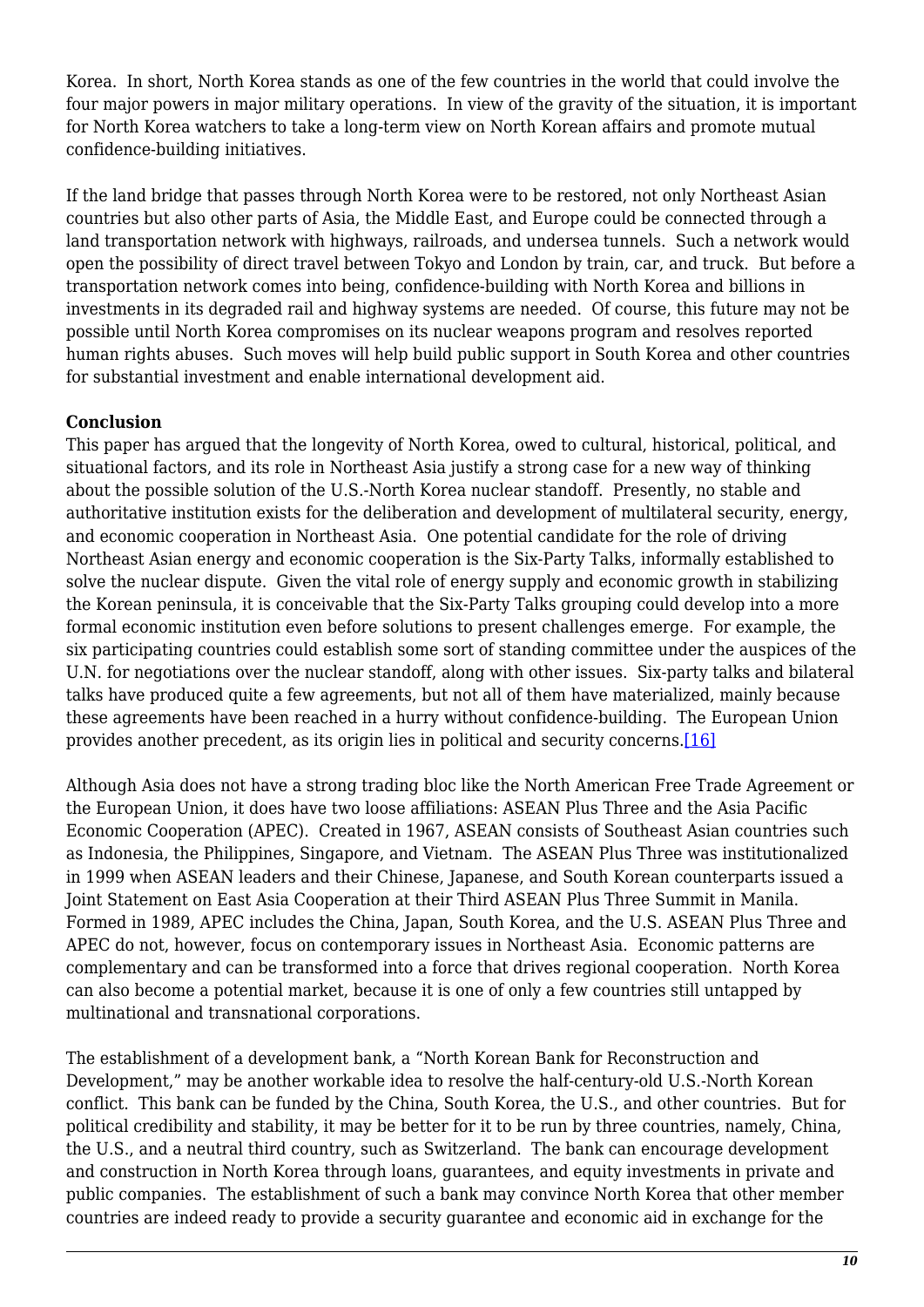abandonment of its nuclear program.

### <span id="page-10-0"></span>III. References

<span id="page-10-1"></span>[1] Richard Halloran, "When Will North Korea Collapse?" Real Clear Politics, 17 August 2008, http://www.realclearpolitics.com/articles/2008/08/when\_will\_north\_korea\_collapse.html (accessed June 24, 2010).

<span id="page-10-2"></span>[2] On April 1, 2009, North Korea adopted a new constitution that dropped all references to "communism" for Kim Jong Il's Songun ideology, which was placed alongside the Juche ideology. See Alzo David-West, "North Korean Newsbriefs," North Korean Review, Spring 2010, Vol. 6, No. 1, pp. 120–127; p. 125.

<span id="page-10-3"></span>[3] Selig S. Harrison, Korean Endgame, Princeton, New Jersy, Princeton University Press, ,2002, pp. 21 –24; and Alon Levkowitz, "Why Do We Not Understand the DPRK?" North Korean Review, Vol. 3, No. 2, Fall 2007, pp. 94–10.

<span id="page-10-4"></span>[4] See Young Whan Kihl, "Taking Culture Seriously: Confucian Tradition and Modernization," Transforming Korean Politics: Democracy, Reform, and Culture, Armnok, New York, M. E. Sharpe, 2005, pp. 39–61.

<span id="page-10-5"></span>[5] Yushin Yoo, Korea the Beautiful: Treasures of the Hermit Kingdom, Los Angeles, Golden Pond Press, 1987, p. 137.

<span id="page-10-6"></span>[6] Stephen W. Linton, "Life after Death in North Korea," Korea Briefing: Toward Reunification, ed. David R. McCann, Armonk, New York: East Gate Books, 1997, pp. 83–108; p. 92.

<span id="page-10-8"></span><span id="page-10-7"></span>[7] Harrison, p. 21.

[8] Kong Dan Oh and Ralph C. Hassig, North Korea through Looking Glass, Washington, D.C.: Brookings Institution Press, 2000, p. 201.

<span id="page-10-9"></span>[9] "Gross Domestic Product of North Korea in 2008," Bank of Korea Economic Statistics System, http://ecos.bok.or.kr/jsp/use/reportdata/ReportDataSelectCtl.jsp?actionType=registerDetailFileDown &informSeq=1794&fileSeq=1 (accessed June 24, 2010).

<span id="page-10-10"></span>[10] Parts of this section are based on discussion of Songun in Kei Koga, "The Anatomy of North Korea's Foreign Policy Formulation," North Korean Review, Vol. 5, No. 2, Fall 2009, pp. 21–33.

<span id="page-10-11"></span>[11] Han S. Park, "Military-First Politics (Songun): Understanding Kim Jong-Il's North Korea," 2008 Academic Paper Series on Korea, Vol. 1, 2009, pp. 118–130.

<span id="page-10-12"></span>[12] Marcus Noland, "Why North Korea Will Muddle Through," Foreign Affairs, Vol. 76, No. 4, July/August 1997, pp. 101–117.

<span id="page-10-13"></span>[13] Levkowitz, pp. 94-100.

<span id="page-10-14"></span>[14] Bruce Klinger, "Leadership Change in North Korea: What It Means for the U.S.," The Heritage Foundation, 7 April 2010,